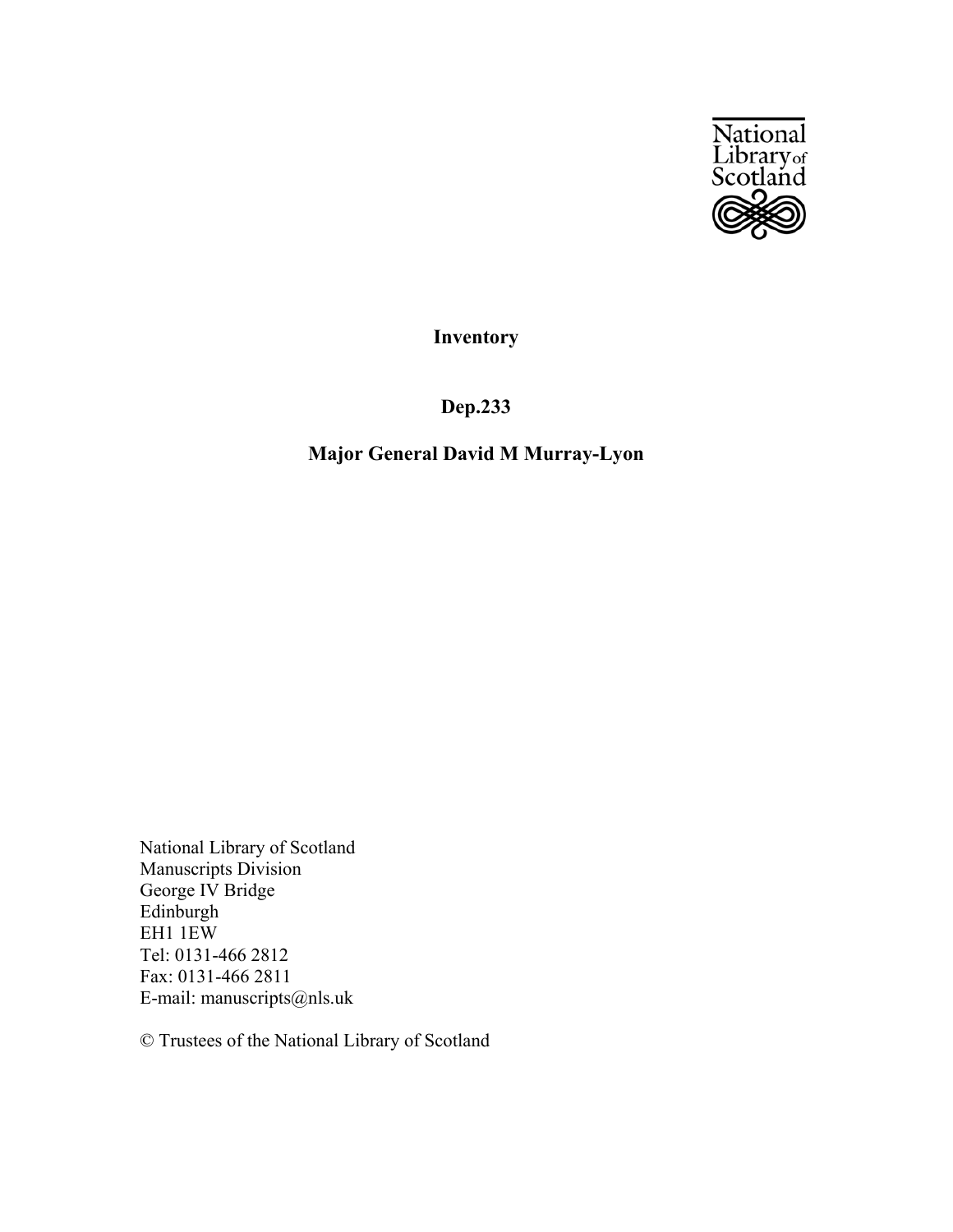Papers of the late Major-General David M Murray-Lyon, DSO, MC.

# *Deposited, 1975.*

Papers, ca. 1911-70, of Major-General David M Murray-Lyon, including reports, correspondence, photographs and other documents relating to his serivce career in France and India, and also his command,  $1941-2$ , of the  $11<sup>th</sup>$  Indian Division in Malaya.

- Vol.1 History of the  $11<sup>th</sup>$  Indian Division in Malaya by Col A M L Harrison, MC, [Vol.I].
- Vol.2 History of the  $11<sup>th</sup>$  Indian Division in Malaya by Col A M L Harrison, MC, [Vol.II].
- Vol.3 History of the  $11<sup>th</sup>$  Indian Division in Malaya by Col A M L Harrison, MC, [Vol.III].
- Vol.4 Brief outline narrative of The Mainland Operations in Malaya, 8 December 1941 – 31 January 1942.
- Vol.5 Photograph Album, (1910-1928).
- Vol.6 Photograph Album, (1929-31).
- Vol.7 History of the  $1<sup>st</sup>$  Battalion,  $14<sup>th</sup>$  Punjab Regiment.

### **BOX 1**

- 1. Summary of operations of the 1<sup>st</sup> Battalion, The King's Regiment in France, March 1918.
- 2. Folder containing orders and other material concering the Waziristan Campaign, (1937-38).
- 3. Folder containing material relating to the operations of Malaya Command, (1941- 42).
- 4. Folder containing notes on and maps of the defences at Singapore, (1942).